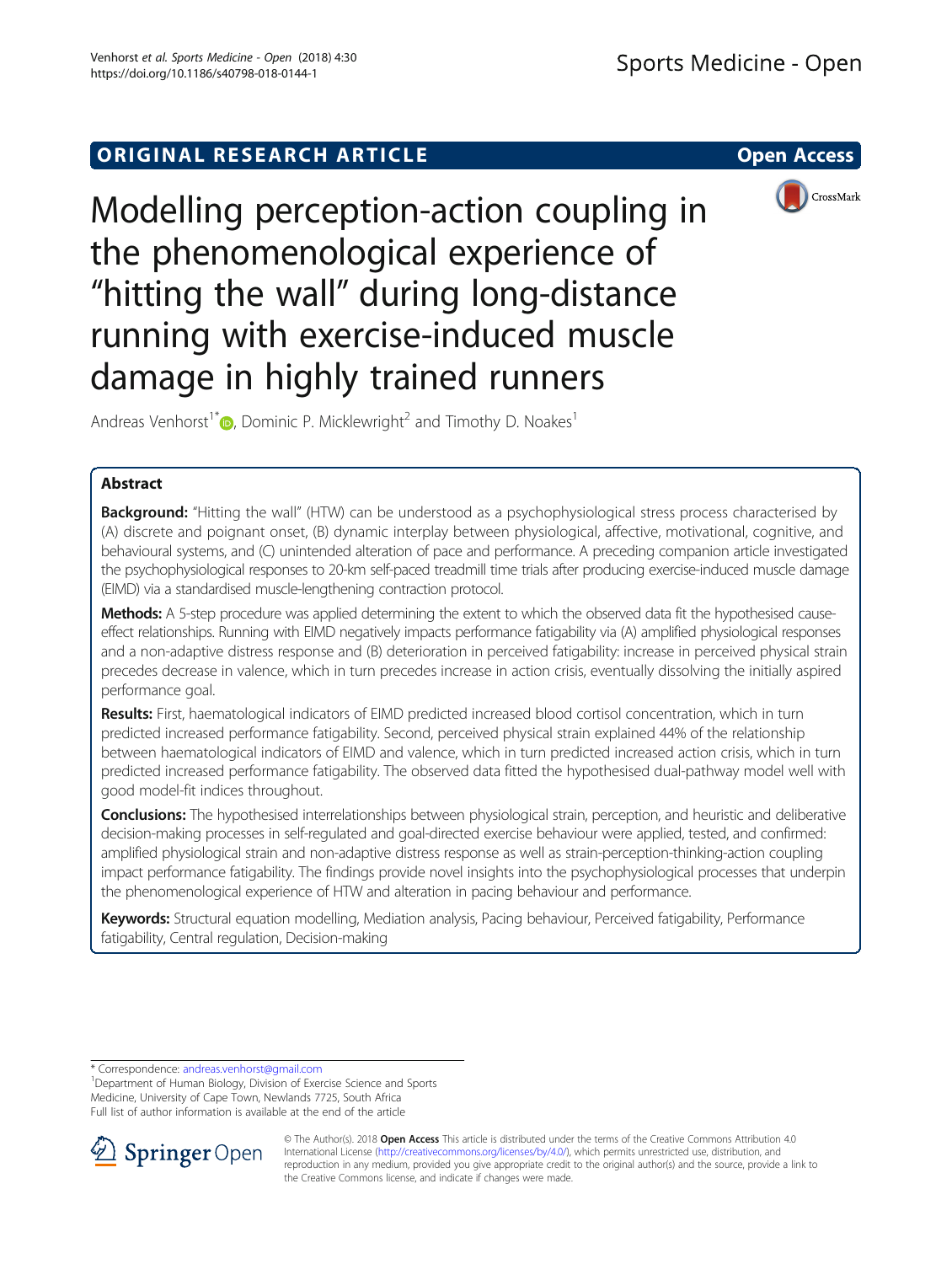## Key points

- "Hitting the wall" (HTW) can be understood as a psychophysiological stress process characterised by (A) discrete and poignant onset, (B) dynamic interplay between physiological, affective, motivational, cognitive, and behavioural systems, and (C) unintended alteration of pace and performance.
- Running with EIMD causes (A) amplified physiological responses and a non-adaptive endocrinological distress response and (B) increase in perceived physical strain, which in turn mediates decrease in valence, which in turn predicts increase in action crisis; and both physiological and perceptual effects predict increase in performance fatigability.
- The findings provide novel insights into the psychophysiological processes that underpin the phenomenological experience of HTW under the constraint of amplified physical duress.
- Structural equation modelling and the applied three-dimensional framework of perceived fatigability comprehensively address pressing questions about how hypothesised cause-effect relationships come to be and how strain-perception-thinking-action coupling determines the observed alteration in pacing behaviour and endurance performance.

### Background

The "hitting the wall" (HTW) phenomenon is a much talked about but poorly understood phenomenological experience that regularly occurs in prolonged endurance exercise. HTW can be understood as a psychophysiological stress process characterised by (A) discrete and poignant onset and duration, (B) dynamic and complex interplay between physiological, affective, motivational, cognitive, and behavioural systems, and (C) unintended alteration of pacing behaviour and performance deterioration [[1,](#page-9-0) [2](#page-9-0)].

The sheer physicality of endurance sports, particularly long-distance running, ensures that HTW is tightly coupled to stimulus-driven processes resulting from extreme physical duress. The most popular physiological explanation for HTW is skeletal muscle glycogen depletion and hypoglycaemia  $[3-5]$  $[3-5]$  $[3-5]$  $[3-5]$ . However, a computational study by Rapoport [[6\]](#page-9-0) showed that glycogen storage capacity is only a performance-limiting factor in runners with low and moderate aerobic capacities, but may not constrain performances of highly trained long-distance runners. An alternative determinant of HTW is exercise-induced muscle damage (EIMD) caused by muscular exertion of unaccustomed exercise duration and/or intensity, especially when involving muscle lengthening contractions [\[7](#page-9-0)]. This notion is supported by length of longest training run predicting the likelihood of HTW [[1](#page-9-0), [8\]](#page-9-0) and correlations between deterioration in marathon running pace and indirect haematological markers of muscle damage [[9\]](#page-9-0).

The performance level-dependent nature of HTW [[10](#page-9-0), [11\]](#page-9-0) points towards the importance of salient primary appraisals of physiological sensations. However, the large context-dependent intra- and inter-individual variability in subsequent psychophysiological responses necessitates the integration of sentient secondary appraisals of psychophysiological perceptions into a more holistic multi-dimensional framework [[12\]](#page-9-0).

Buman et al. [\[1](#page-9-0)] investigated the phenomenological characteristics of HTW in marathon runners and observed escalating generalised fatigue accompanied by unintentional slowing of running pace, increased desire to walk, and a shift from initially set performance goals to desire just finishing the race. Furthermore, runners experiencing HTW felt more negatively impacted by these events, and the authors interpreted the renegotiation of race aspirations as an adaptive behavioural response to exhaustion and performance deterioration as it did not per se increase the likelihood of race drop-out [\[1](#page-9-0)].

In a subsequent study, Buman et al. [[2](#page-9-0)] qualitatively explored the psychological and behavioural experiences of HTW. Raw data were thematised into five higher-order themes: (A) affective (e.g. frustration), (B) behavioural (e.g. pace disruption), (C) cognitive (e.g. changing goals), (D) motivational (e.g. desire to quit), and (E) physiological (e.g. generalised and leg-related fatigue). As expected, physio-logical descriptors were reported most frequently [\[13](#page-9-0), [14](#page-9-0)], but the authors concluded that the complex interactions of physiological, affective, motivational, cognitive, and behavioural perceptions truly underpin the goal-disengagement impulse associated with the HTW phenomenon [[2](#page-9-0)].

Goal-related cost-benefit thinking in goal-striving consistently peaks around the 32-km mark during a marathon before resolving closer to the finish line [[5,](#page-9-0) [8](#page-9-0), [15\]](#page-9-0). Thus, non-linear dynamics of a psychological crisis concord with linear dynamics of a physiological crisis during HTW, but can dissociate thereafter. More importantly, deliberating anew the desirability and feasibility of the initially aspired performance goal during a marathon independently predicted increased performance fatigability, thereby providing a psychobiological link between a mindset-shift in goal-striving and performance degradation [[5,](#page-9-0) [16,](#page-9-0) [17](#page-9-0)].

However, the above studies relied on correlational study designs, recreational runners, and low temporal resolution in perceptual and performance measures. These studies therefore provide limited information on pressing questions about (A) how hypothesised cause-effect relationships determining endurance performance come to be [[18](#page-9-0)] and (B) how perception-action coupling underpins self-regulation and decision-making in pacing behaviour and endurance performance [\[19\]](#page-9-0).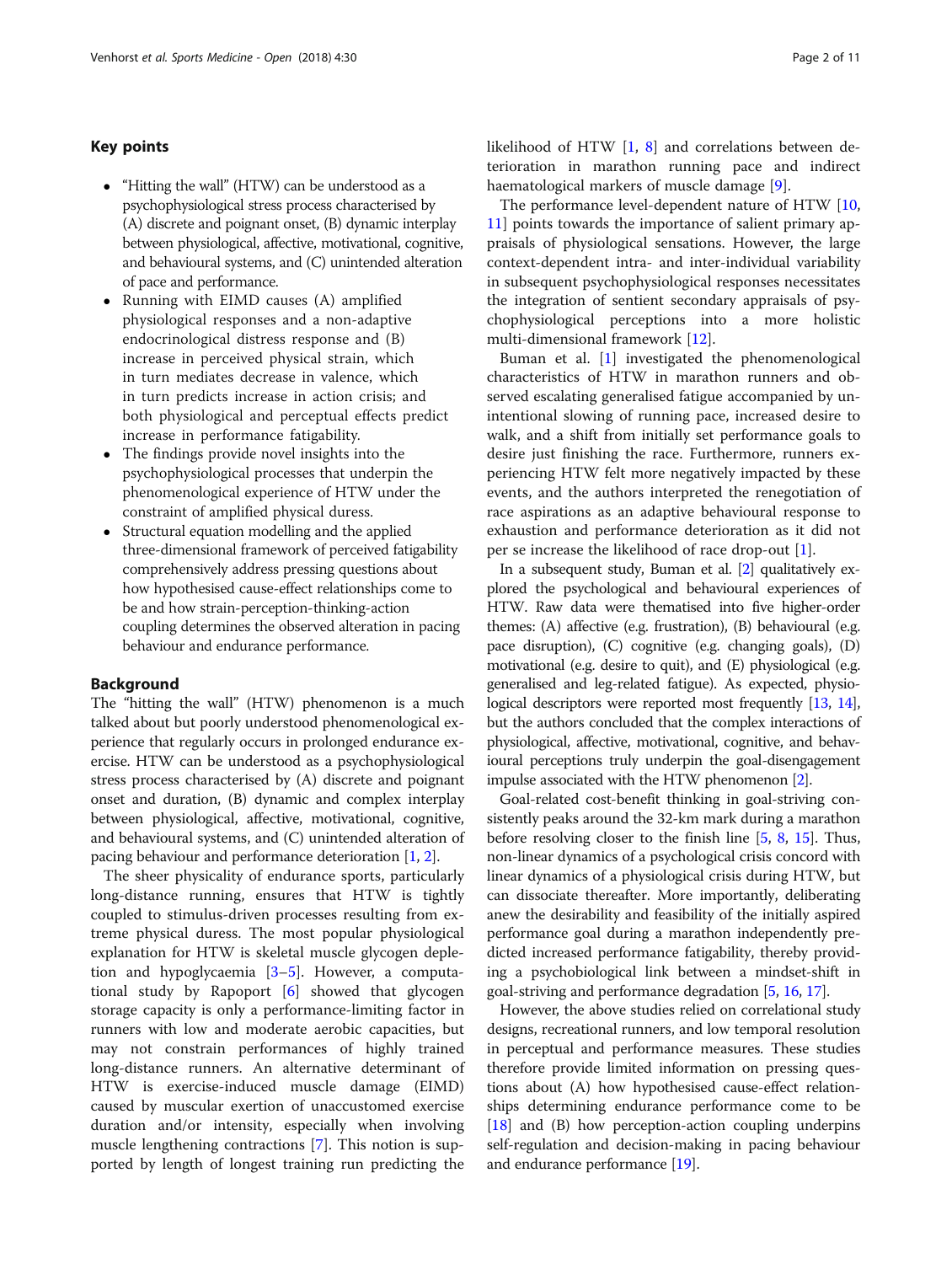A recently proposed three-dimensional framework of centrally regulated and goal-directed exercise behaviour [\[20](#page-9-0)] was therefore applied to investigate the alterations in pacing behaviour and endurance performance in highly trained long-distance runners during a self-paced 20-km treadmill time trial after inducing EIMD by means of a standardised drop-jump protocol [[7](#page-9-0)]. The preceding companion article showed dynamic changes and interdependencies in physiological and perceptual effects on pacing behaviour and performance fatigability that are in full agreement with the defining characteristics of the phenomenological experience of HTW described previously. An accepted approach to lend credibility to the hypothesised cause-effect relationships is to statistically test the integrity of the hypothesised model structure in relation to observed data.

Structural equation modelling (SEM) is a causal inference method that combines testable causal hypotheses based on scientific knowledge and empirical data as input, and produces quantitative causal claims, conditional on the input assumptions, as output [\[21](#page-9-0)]. The statistical inference is based on a simultaneous analysis of the entire system of variables determining the extent to which the observed data fit the hypothesised a priori specifications [[22](#page-9-0)]. It thereby provides a higher-level perspective to the analysis and evaluation of entire models. Another key component to theory development is mediation analysis, which aims to clarify how cause-effect relationships come to be, [\[23](#page-9-0)] and which are therefore theoretical formulations for unidirectional relationships [\[24](#page-9-0)]. Thus, specifically when used in conjunction with an experimental design, the capabilities to formalise and implement causal inference makes SEM an indispensable tool in causal hypothesis testing and mediation analysis; its potential for theory development is even greater [\[25\]](#page-9-0).

Here, SEM was applied to test the extent to which the observed data fit the hypothesised cause-effect relationships of the dual-pathway model outlined below and which are described in detail in the preceding companion article [[7](#page-9-0)]. Due to the limited sample size, a simplified version was tested that focused on the haematological indicators of EIMD and thus the muscle damage component rather than the combined effects of locomotor muscle fatigue and EIMD. Differential responses in haematological indicators of EIMD are hypothesised to precede (1) amplified physiological and non-adaptive endocrinological distress response (indicated by blood cortisol concentrations) and (2) increase in perceived physical strain, which in turn mediates a decrease in valence, which in turn precedes an increase in action crisis, and both physiological and perceptual effects precede performance fatigability.

## Methods

Twenty-two (11 females) highly trained (performance level 4) runners completed two maximal self-paced 20 km treadmill time trials over a simulated profiled course in a counterbalanced crossover design: (A) in a tapered condition and (B) with EIMD produced by a standardised drop-jump protocol. Indicators of muscle damage, muscle metabolic strain, and endocrinological stress were assessed to investigate the physiological effects, and a three-dimensional framework of perceived fatigability emphasising the distinct contributions of sensory, affective, and cognitive processes was applied to investigate the perceptual effects of running with EIMD on performance fatigability.

The methods and results of preliminary and experimental procedures as well as the outcome of conventional statistical analyses have been described in detail in the preceding companion article [\[7\]](#page-9-0). A 5-step procedure was applied to ascertain that the theorised relationships were statistically robust enough for the structural modelling process [\[17](#page-9-0)].

In step one, conventional statistical analyses and visual inspection of data took place. Main study variables that showed significant treatment × time interaction or main treatment effects were considered potential explanatory moderators and mediators of defended regulatory variables and observed trial-related differences in performance fatigability. To overcome discrepancies in temporal dynamics and sampling points as well as non-linearity in psychophysiological responses, trial-related differences in area under the curve<sup>1</sup> ( $\Delta$  AUC) were calculated for each main study variable before proceeding with correlation and regression analyses.

In step two, zero-order correlations and linear regressions were computed. Zero-order correlations were calculated between Δ AUC in main study variables determining the strength of association between each variable pair. Significant correlations between variable pairs were followed-up with linear regression analyses, thereby allowing predictions to be made.

In step three, mediation analysis was conducted when a predictor variable was correlated to the proposed outcome variable and another dependent variable. Mediation analysis measures the significance of the indirect effect and the extent to which the mediator variable accounts for the relationship between the predictor and the outcome variable. Mediation analysis is particularly appropriate to use when (A) the predictor variable is experimentally manipulated and the mediator variable measured and (B) the dynamic change in the predictor variable precedes the dynamic change in the mediator variable; and both precede the outcome variable [\[23,](#page-9-0) [26\]](#page-10-0).

In step four, multiple hierarchical regression analyses were conducted between pairs of study variables hypothesised to be linked in a temporal order and separate for each pathway hypothesised to impact performance fatigability<sup>2</sup>: Path one: (A) blood leucocyte count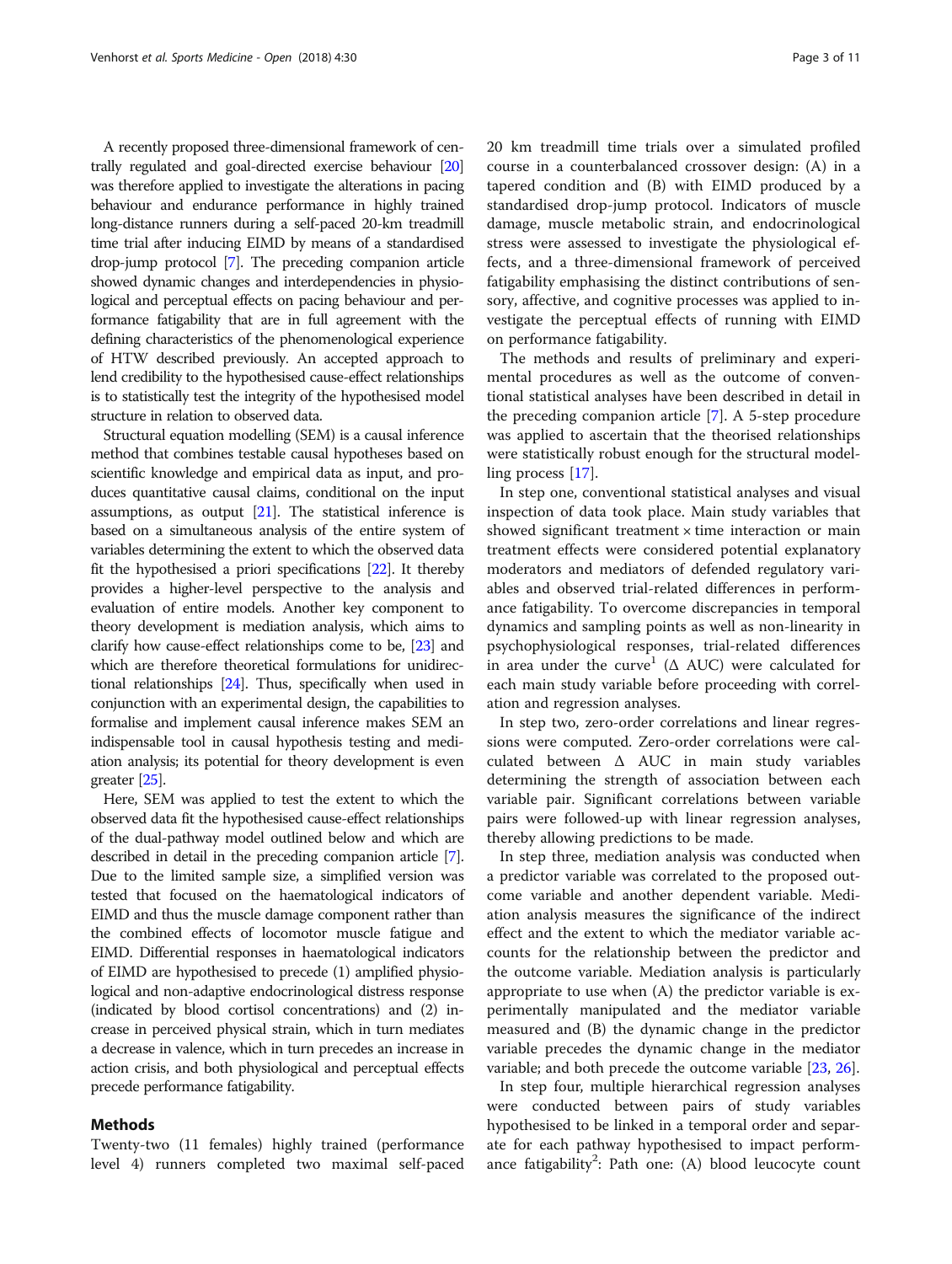and blood cortisol concentration, (B) blood neutrophil count and blood cortisol concentration, and (C) blood cortisol concentration and performance fatigability. Path two: (D) blood leucocyte count and perceived physical strain, (E) blood neutrophil count and perceived physical strain, (F) perceived physical strain and valence, (G) valence and action crisis, and (H) action crisis and performance fatigability. Every variable pair was analysed by means of stepwise longitudinal regression analysis to ensure that the relationship between the direct predictor and outcome variable in each pairwise comparison was independent of descriptor and training variables as well as conventional predictors of endurance performance. Age and weight were entered in step one. Weekly mileage and volume of other aerobic training were entered in step two.  $VO<sub>2peak</sub>$  relative to body mass and running economy (i.e. energy cost of running) were entered in step three. Lastly, the direct predictor of the outcome variable of interest was entered in step four.

In step five, main study variables were fitted into a singular structural path model. Despite the small sample size ( $n = 22$ ), SEM was deemed appropriate as the variables included in the tested model: (A) showed significant interaction or main treatment effects in conventional statistical analyses, (B) showed significant zero-order correlations, (C) showed inter-individual homogeneity in responses, (D) showed trial-dependent changes that were in full agreement with the theoretical predictions, and lastly (E) as a result of the relatively low complexity level of the tested model [\[27](#page-10-0)].

#### Statistical analysis

All conventional statistical analyses were conducted with IBM® SPSS® (Version 24.0, Chicago, IL, USA). Slopes and AUC were calculated using GRAPHPAD PRISM® (Version 6.00 for Windows, GraphPad Software, La Jolla, CA, USA). Mediation analysis and structural equation modelling was performed using IBM® SPSS® Amos (Version 24.0, Chicago, IL, USA). Model fits were estimated using the maximum likelihood method, and results are represented as standardised estimates. Significance of the indirect effect within mediation analysis was estimated by means of bootstrap sampling and bias-corrected 95% confidence intervals based on 2.000 bootstrap samples [\[28\]](#page-10-0). Statistical significance was accepted at  $p < 0.05$  (2-tailed).

### Results

## Step 1: Visual inspection and conventional statistical analyses

Trial-related differences in main study variables showing significant treatment  $\times$  time interaction or main treatment effects are shown in Fig. [1.](#page-4-0)

## Step 2: Correlation and linear regression

Zero-order correlations among the major study variables are provided in Table [1.](#page-5-0)

Significant linear relationships were found between haematological indicators of EIMD (i.e. Δ AUC in blood leucocyte and neutrophil count) and Δ AUC in blood cortisol concentration, which in turn showed a significant linear relationship with performance fatigability ( $\beta = 0.51$ ; p  $= 0.015$ ). However,  $\Delta$  AUC in haematological indicators of EIMD also showed significant linear relationships with Δ AUC in perceived physical strain, valence, and action crisis (although only weakly with the latter). Furthermore, there were significant linear relationships in the hypothesised temporal order between the  $\Delta$  AUC in perceived physical strain and valence ( $\beta$  = - 0.78; p = < 0.001), valence and action crisis ( $\beta$  = -0.51;  $p$  = 0.015), and action crisis and performance fatigability ( $\beta = 0.57$ ;  $p = 0.006$ ). The simultaneous significant linear relationships between Δ AUC in haematological indicators of EIMD, perceived physical strain, and valence required the examination of a potential indirect effect of perceived physical strain on the relationship between haematological indicators of EIMD and valence.

### Step 3: Mediation analysis

In full agreement with our theory-driven approach, Δ AUC in perceived physical strain was a significant mediator as it explained 44% of the relationship between Δ AUC in haematological indicators of EIMD and valence. The significant total effect c (standardised estimate =  $-0.68**$ ,  $p < 0.001$ ) between Δ AUC in haematological indicators of EIMD and valence was reduced by a non-trivial amount to a significant direct effect c' (standardised estimate =  $-0.38**$ , p = 0.001) after controlling for the significant indirect effect  $a \times b$  (standardised estimate = -0.24,  $p = 0.025$ ). Statistical details are provided in Fig. [2](#page-5-0) and Table [2](#page-6-0).

## Step 4: Multiple hierarchical regression analyses

None of the control variables (i.e. age, weight, weekly mileage, other training,  $VO<sub>2peak</sub>$ , and energy cost of running) significantly predicted any of the main study outcome variables (i.e. blood cortisol concentration, perceived physical strain, valence, action crisis, and performance fatigability). More importantly, all direct predictors (i.e. blood leucocyte count, blood neutrophil count, blood cortisol concentration, perceived physical strain, valence, and action crisis) continued to significantly predict the respective outcome variable (i.e. blood cortisol concentration, perceived physical strain, valence, action crisis, and performance fatigability) after controlling for anthropometric and training variables as well as conventional predictors of endurance performance. The results of the seven stepwise regression analyses are summarised in Table [3.](#page-6-0)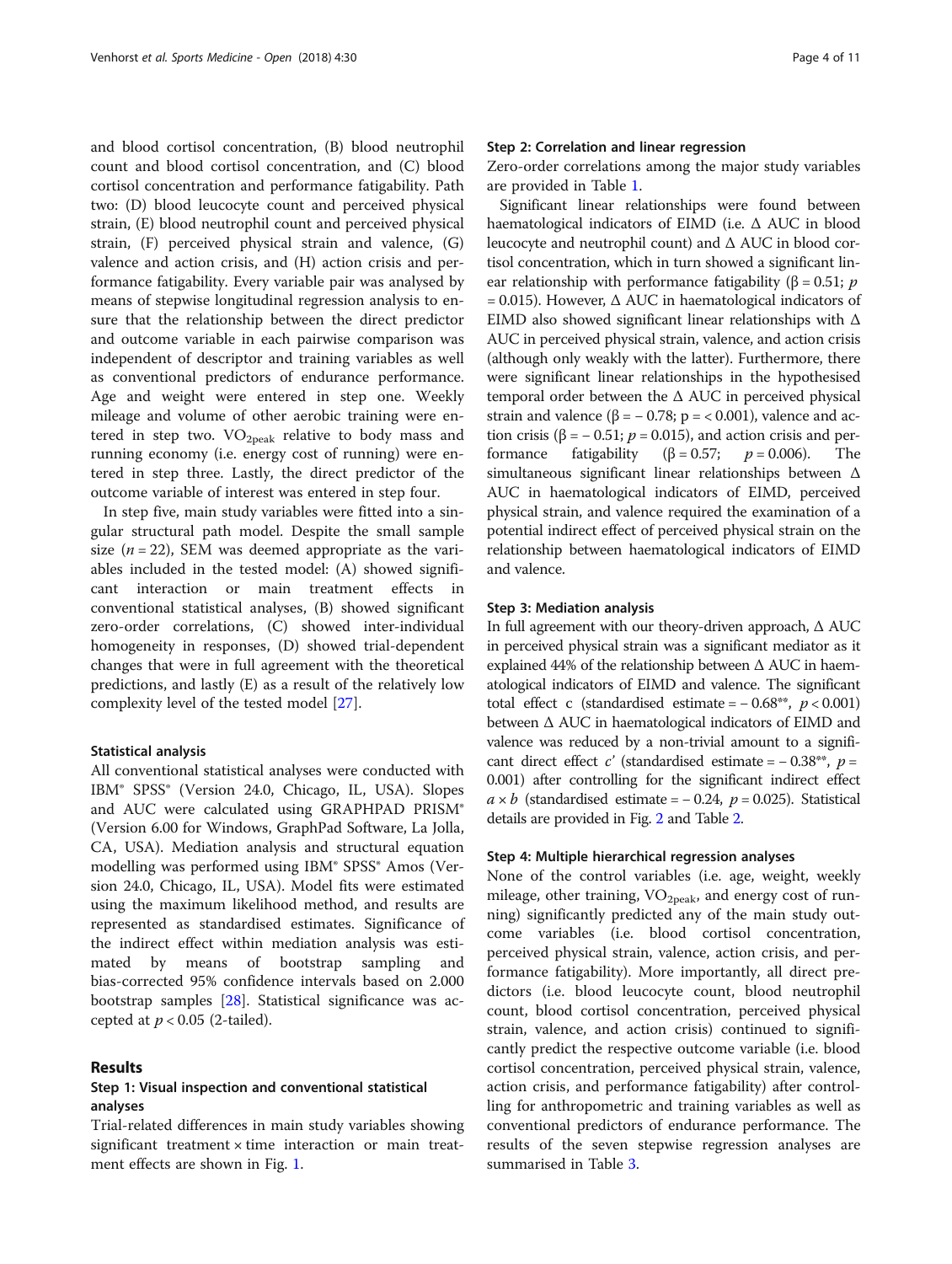<span id="page-4-0"></span>

## Step 5: Structural equation modelling

Details of the full structural equation model are provided in Fig. [3.](#page-7-0) The dual-pathway model hypothesised to underpin increased performance fatigability in response to running with EIMD entails: (1) debilitative physiological effects characterised by amplified physiological demand and non-adaptive endocrinological distress response and (2) debilitative perceptual effects characterised by deterioration in sensory, affective, and cognitive processes hypothesised to underpin perceived fatigability.

First, an increase in  $\Delta$  AUC in haematological indicators of EIMD significantly predicted non-adaptive endocrinological distress response indicated by an excessive increase in  $\Delta$  AUC in blood cortisol concentrations (standardised estimate =  $0.69$ \*\*;  $p < 0.01$ ) despite reduced performance, which in turn significantly predicted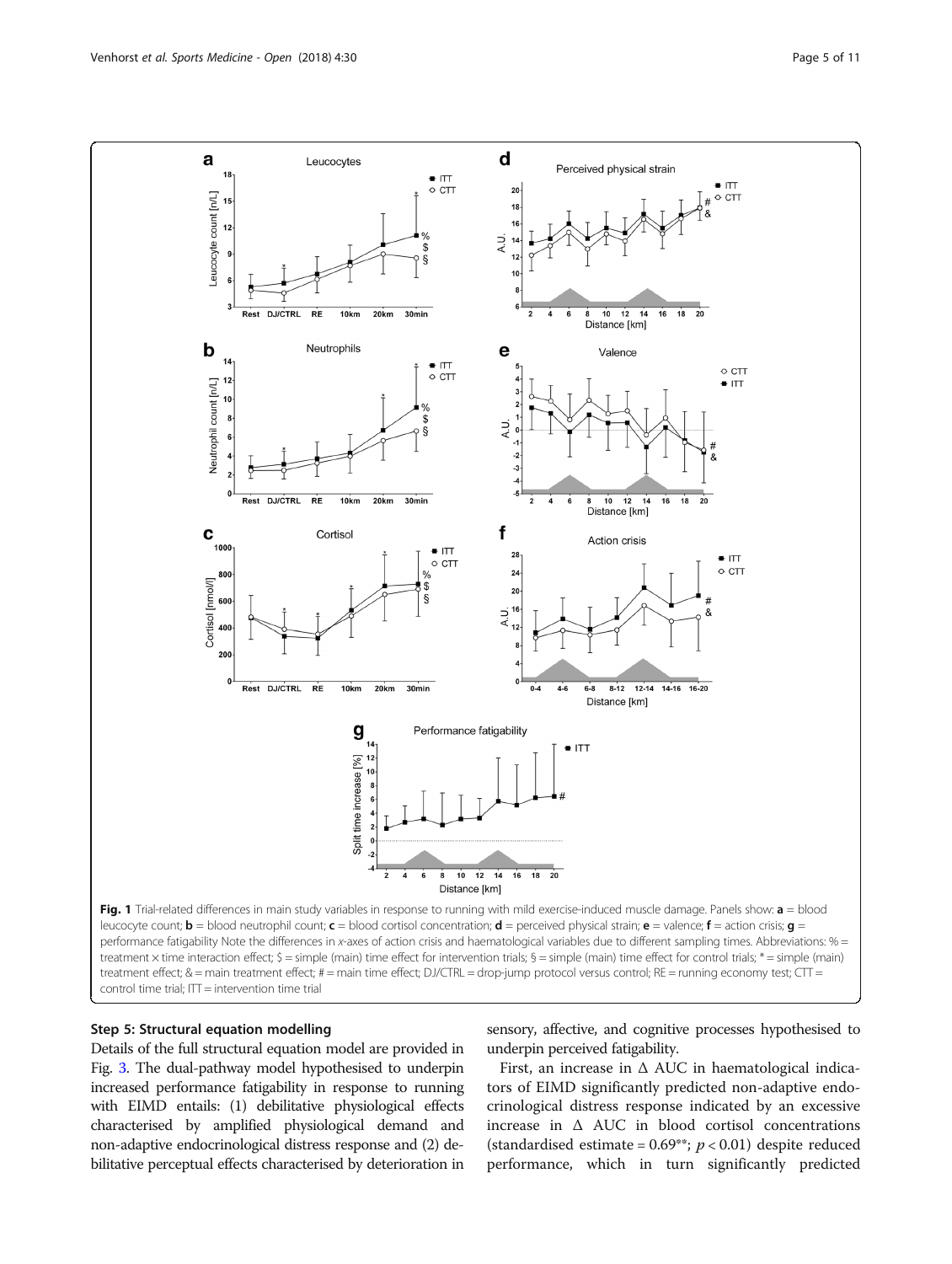<span id="page-5-0"></span>Table 1 Zero-order correlations between trial-related differences in area under the curve of main study variables

|                                              |          | $\mathcal{P}$                       | Β      | 4   | 5        | 6    |
|----------------------------------------------|----------|-------------------------------------|--------|-----|----------|------|
| 1. $\Delta$ AUC-leucocytes                   |          |                                     |        |     |          |      |
| 2. $\Delta$ AUC-neutrophils                  | $98**$   |                                     |        |     |          |      |
| 3. $\triangle$ AUC-cortisol                  | $.56***$ | $59**$                              |        |     |          |      |
| 4. $\Delta$ AUC-perceived<br>physical strain | $54*$    | $52*$                               | -33    |     |          |      |
| 5. $\Delta$ AUC-valence                      |          | $-65***$ $-69***$ $-58***$ $-78***$ |        |     |          |      |
| 6. $\triangle$ AUC-action crisis             | $45*$    | $47*$                               | .30    | .40 | $-51* -$ |      |
| 7. Performance<br>fatigability               | .36      | .39                                 | $.51*$ | .12 | $-.36$   | 57** |

Abbreviations: Δ AUC = trial-related difference in area under the curve. \*\*Correlation is significant at the 0.01 level (2-tailed). \*Correlation is significant at the 0.05 level (2-tailed)

increased performance fatigability (standardised estimate =  $0.38^*$ ;  $p < 0.05$ ).

Second, besides the significant mediatory role of perceived physical strain in the relationship between haematological indicators of EIMD and valence discussed previously, an increase in  $\Delta$  AUC in haematological indicators of EIMD significantly predicted an increase in Δ AUC in perceived physical strain (standardised estimate = 0.52<sup>\*</sup>;  $p < 0.05$ ). An increase in  $\triangle$  AUC in perceived physical strain significantly predicted a decrease in Δ AUC in valence (standardised estimate =  $-0.47$ \*;  $p <$ 0.05). A decrease in  $\Delta$  AUC in valence significantly predicted an increase in Δ AUC in perceived action crisis (standardised estimate =  $-0.51**$ ;  $p < 0.01$ ), and an increase in  $\Delta$  AUC in perceived action crisis significantly

The observed data fitted the hypothesised dual-pathway model well with good model fit indices throughout and a 78% probability that the observed data fit the hypothesised cause-effect relationships:  $\chi^2 = 7.277$ ,  $p = .776$ ,  $\chi^2/11 = .662$ , NFI = .949, CFI = 1.000, RMSEA = .000 (95%CI = [.000, .156]; PCLOSE = .806), AIC = 55.277, SRMR = .068) [\[29](#page-10-0)].

## Discussion

The present research applied SEM to measure the extent to which the observed data of the preceding companion article [\[7](#page-9-0)] fit the previously outlined psychophysiological cause-effect relationships hypothesised to shape the HTW phenomenon by combining causal (i.e. formalising and implementing testable causal hypotheses in an experimental design) and statistical (i.e. assessing the extent to which the experimental data fitted the hypothesised model) inference. Good model fit indices confirmed the credibility of the hypothesised model structure. The main findings were (A) discrete and poignant event onset, (B) differential responses in haematological indicators of amplified muscular strain and non-adaptive endocrinological distress response, (C) sensory-discriminatory, affective-motivational, and cognitive-evaluative processes indicative of deterioration in perceived fatigability, and (D) unintended alteration of pacing behaviour and performance fatigability.

First, the muscle lengthening contraction protocol caused a large 11% decrease in power output generating



Fig. 2 Mediation model of haematological indicators of exercise-induced muscle damage (EIMD), perceived physical strain, and valence. Note: trial-related differences in area under the curve (Δ AUC) of blood leucocyte and neutrophil count were used to indicate greater extent of EIMD during intervention trials. For graphical simplicity, indicators and errors are not shown. Δ AUC of perceived physical strain was a significant mediating factor in the relationship between Δ AUC in haematological indicators of EIMD and valence. Abbreviations: squares represent observed variables; ovals represent latent variables; single-headed arrows represent regression paths; bold regression paths are significant at  $*p < 0.05$  and  $**p < 0.01$ , respectively; EIMD = exercise-induced muscle damage; AUC = area under the curve;  $R^2$  = total variance explained; e = residual error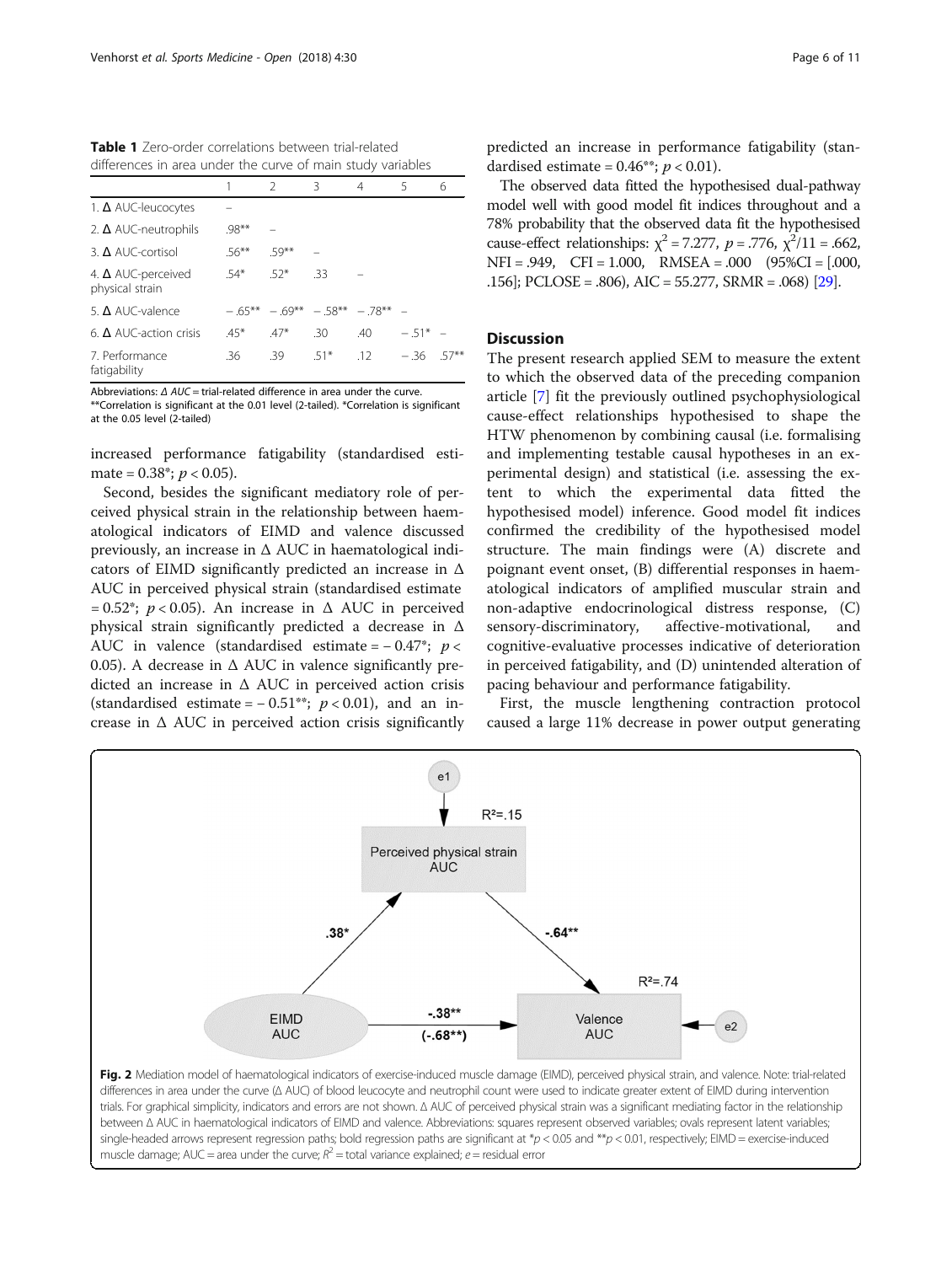<span id="page-6-0"></span>Table 2 Mediation analysis of perceived physical strain accounting for relationship between exercise-induced muscle damage and valence

| Effect                            | Standardised CR<br>estimate |      | SE. | 95%CI                        |         |
|-----------------------------------|-----------------------------|------|-----|------------------------------|---------|
| Path c (total effect)             | $-.68$                      | 4.16 |     |                              | < 0.001 |
| Path $a$                          | .38                         | 2.09 |     |                              | .036    |
| Path b                            | $-.64$                      | 5.37 |     |                              | < 0.001 |
| $a \times b$ (indirect<br>effect) | $-.24$                      |      |     | $.145$ $[-.022;$<br>$-.563]$ | .025    |
| Path $c'$ (direct effect) $- .38$ |                             | 3.22 |     |                              | .001    |

Note: Maximum likelihood estimates are provided for paths  $c$ ,  $a$ ,  $b$ , and  $c'$ . For the standardised ( $a \times b$ ) indirect effect, bootstrap estimates with CIs are provided. Abbreviations:  $CR =$  critical ratio:  $Cl =$  confidence interval:  $SE =$  standard error

capacity of the knee extensors, medium increases in haematological indicators of EIMD, and large increases in symptoms of delayed onset of muscular soreness in highly trained runners; collectively confirming mild EIMD (for details see preceding companion article) [\[7](#page-9-0)]. Still, strength loss was only about half of that observed in similar studies using moderately trained cyclists [[30](#page-10-0), [31\]](#page-10-0). Thus, given that highly trained runners are arguably better adapted to mechanical strain through the repeat-bout effect, this might explain why the current study only observed trends towards significant zero-order correlations between haematological indicators of EIMD and performance fatigability.

However, the drop-jump protocol did induce medium increases in absolute cardiovascular, respiratory, and metabolic demands during the steady-state running

economy test preceding the time trials, thereby indicating an increase in relative exercise intensity (for details, see preceding companion article) [\[7](#page-9-0)]. Running with mild EIMD therefore elicited a stressful physiological milieu that is not conducive to high-performance. In support, in the current study, differential responses in haematological indicators of EIMD predicted non-adaptive endocrinological distress response, which in turn predicted increased performance fatigability. Thus, the escalating leg-related and generalised fatigue experienced when HTW [\[2\]](#page-9-0) are likely associated with greater accumulation of EIMD, amplified physiological demands, and excessive endocrinological distress response during the second-half of marathons compared to half-marathons [[32\]](#page-10-0). This notion is consistent with observational data showing correlations between greater decreases in marathon running pace after  $\approx 25$  km and haematological markers of muscle damage in moderately trained runners who slowed down significantly more than those who were able to maintain their running speed [\[9](#page-9-0)].

Second, the most prevalent cognitions described by runners in response to challenging exercise [[13](#page-9-0), [14\]](#page-9-0) are perceptions of salient physiological disturbance, and this particularly holds true under extreme physiological duress as experienced when HTW [\[2](#page-9-0)]. Another sentient characteristic of the phenomenological experience of HTW is that runners who HTW perceive these sensations to more negatively impact on their performance than those who do not, thereby becoming increasingly frustrated and discouraged  $[1, 2]$  $[1, 2]$  $[1, 2]$  $[1, 2]$ . This attachment of valence to homeostatic disturbance and perceived physical strain eventually undermines effective goal-striving by promoting an urge to disengage from further goal-pursuit  $[33-35]$  $[33-35]$  $[33-35]$  $[33-35]$ . In support, in the current study, differential responses in

| Table 3 Multiple hierarchical regression analyses of control variables, direct predictor variables, and main study outcome variables |  |  |  |  |
|--------------------------------------------------------------------------------------------------------------------------------------|--|--|--|--|
|                                                                                                                                      |  |  |  |  |

|                     | Leucocytes<br>$\Diamond$ Cortisol |           | Neutrophils<br>$\Diamond$ Cortisol |           | Cortisol<br>$\Diamond$ Performance<br>fatigability |         | Leucocytes<br>$\Rightarrow$ Perceived<br>physical strain |          | Neutrophils<br>$\triangleright$ Perceived<br>physical strain |           | Perceived<br>physical strain<br>$\blacktriangleright$ Valence |           | Valence $\Diamond$<br>Action crisis |          | Action crisis<br>$\Diamond$ Performance<br>fatigability |         |
|---------------------|-----------------------------------|-----------|------------------------------------|-----------|----------------------------------------------------|---------|----------------------------------------------------------|----------|--------------------------------------------------------------|-----------|---------------------------------------------------------------|-----------|-------------------------------------|----------|---------------------------------------------------------|---------|
| Predictor           | $\Delta R^2$                      | $\beta$   | $\Delta R^2$                       | β         | $\Delta R^2$                                       | β       | $\Delta R^2$                                             | β        | $\Delta R^2$                                                 | β         | $\Delta R^2$                                                  | β         | $\Delta R^2$                        | ß        | $\Delta R^2$                                            | β       |
| Step 1              | .056                              |           | .056                               |           | .002                                               |         | .066                                                     |          | .066                                                         |           | .022                                                          |           | .081                                |          | .002                                                    |         |
| Age                 |                                   | $-.130$   |                                    | $-.130$   |                                                    | .002    |                                                          | $-.255$  |                                                              | $-.255$   |                                                               | .035      |                                     | $-.183$  |                                                         | .002    |
| Weight              |                                   | .201      |                                    | .201      |                                                    | .042    |                                                          | .036     |                                                              | .036      |                                                               | $-.144$   |                                     | .211     |                                                         | .042    |
| Step 2              | .196                              |           | .196                               |           | .012                                               |         | .011                                                     |          | .011                                                         |           | .005                                                          |           | .094                                |          | .012                                                    |         |
| Weekly mileage      |                                   | .172      |                                    | .172      |                                                    | .150    |                                                          | .058     |                                                              | .058      |                                                               | .029      |                                     | $-.424$  |                                                         | .150    |
| Other training      |                                   | .538      |                                    | .538      |                                                    | .124    |                                                          | $-.063$  |                                                              | $-.063$   |                                                               | $-.051$   |                                     | .161     |                                                         | .124    |
| Step 3              | .004                              |           | .004                               |           | .047                                               |         | .220                                                     |          | .220                                                         |           | .148                                                          |           | .015                                |          | .047                                                    |         |
| VO <sub>2peak</sub> |                                   | $-.069$   |                                    | $-.069$   |                                                    | $-.182$ |                                                          | .463     |                                                              | .463      |                                                               | $-.175$   |                                     | .106     |                                                         | $-.182$ |
| Economy             |                                   | .067      |                                    | .067      |                                                    | .244    |                                                          | $-.514$  |                                                              | $-.514$   |                                                               | .438      |                                     | $-.140$  |                                                         | .244    |
| Step 4              | $.372**$                          |           | $.395***$                          |           | $.291*$                                            |         | $.307**$                                                 |          | $.276***$                                                    |           | $.528**$                                                      |           | $.210*$                             |          | $.461***$                                               |         |
| Direct predictor    |                                   | $.708***$ |                                    | $.726***$ |                                                    | $.626*$ |                                                          | $.643**$ |                                                              | $.608***$ |                                                               | $-.866**$ |                                     | $-.504*$ |                                                         | .755**  |

\*\*Significant at the 0.01 level (2-tailed). \*Significant at the 0.05 level (2-tailed)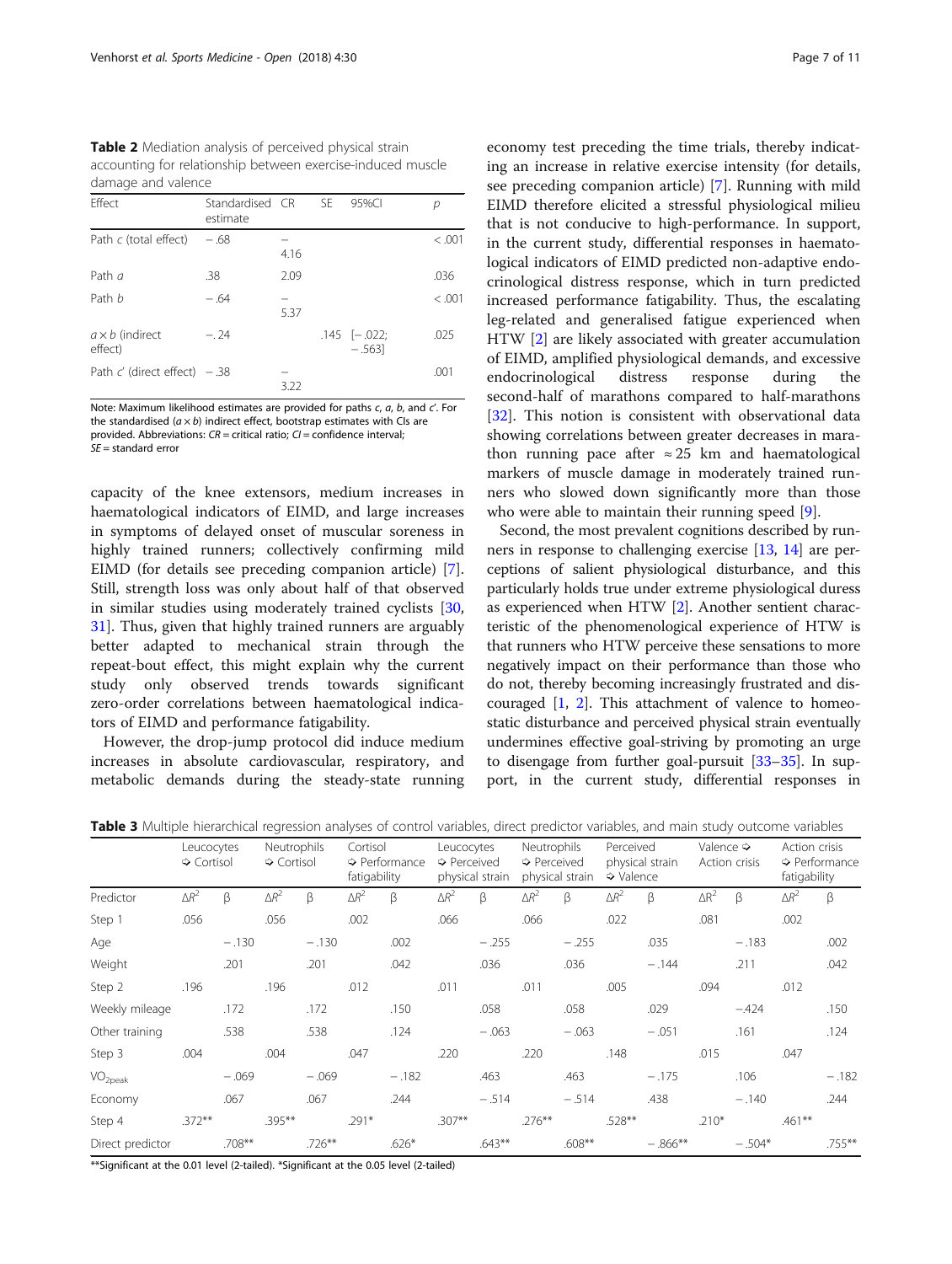<span id="page-7-0"></span>

bold regression paths are significant at \*p < 0.05 and \*\*p < 0.01, respectively; AUC = area under the curve;  $R^2$  = total variance explained; e = residual error; standardised maximum likelihood measures are used.  $\chi^2$  = chi-square; NFI = normed fit index; CFI = comparative fit index; RMSEA = root mean square error of approximation; PCLOSE = p of close fit; AIC = Akaike information criterion; SRMR = standardised root mean square residual. Model fit indices are:  $\chi^2$  = 7.277, p = .776,  $\chi^2$ /11 = .662, NFI = .949, CFI = 1.000, RMSEA = .000 (95%CI = [.000, .156]; PCLOSE = .806), AIC = 55.277, SRMR = .068

haematological indicators of EIMD predicted an increase in perceived physical strain as well as a decrease in valence. Importantly, perceived physical strain was a significant mediator explaining 44% of the relationship between haematological indicators of EIMD and valence. Thus, in full agreement with recent proposals of pacing behaviour and performance regulation, [[20,](#page-9-0) [36](#page-10-0)–[38](#page-10-0)] stimulus-driven heuristic processes are hypothesised to motivate the desire to walk and quit, $3$  thereby necessitating the opposing recruitment of goal-driven volitional processes in continued goal-striving.

Third, runners HTW have been found to renegotiate their initially set performance aspirations and change their goals to just finishing the race [\[1](#page-9-0), [2\]](#page-9-0). This closely resembles an intra-psychic conflict between further goal-pursuit and goal-disengagement resulting from negatively valenced events in goal-striving—the hallmark of an action crisis [[15,](#page-9-0) [16](#page-9-0)]. During an action crisis, the cognitive orientation shifts from an implemental mindset facilitating volitional tasks such as goal-striving in the face of adversity to a deliberative mindset facilitating motivational tasks

such as deliberating anew the desirability and feasibility of the focal and alternative goals [\[39,](#page-10-0) [40\]](#page-10-0). More specifically, the experience of such a mindset-shift during a marathon predicted and negatively impacted running performance independently from the detrimental effects of the linearly developing physiological crisis [[5,](#page-9-0) [16](#page-9-0)]. In support, in the current study, a decrease in valence predicted an increase in action crisis, which in turn predicted an increase in performance fatigability, thereby suggesting heuristic and deliberative antecedents in the goal-disengagement process.

In the academic domain, using cross-lagged panel path analysis, Brandstätter and colleagues [[16,](#page-9-0) [41\]](#page-10-0) provided convincing evidence that an action crisis temporally antecedes devaluation of goal-desirability and deterioration in perceived goal-attainability. Similarly, recent neuroeconomic research found that in a fatigued state, and moderated by endurance capacity, anticipated costs of future efforts are escalated, while the attractiveness of anticipated rewards are discounted [[42\]](#page-10-0). During psychophysiological crises, stimulus-driven reactive control therefore seems to undermine goal-driven proactive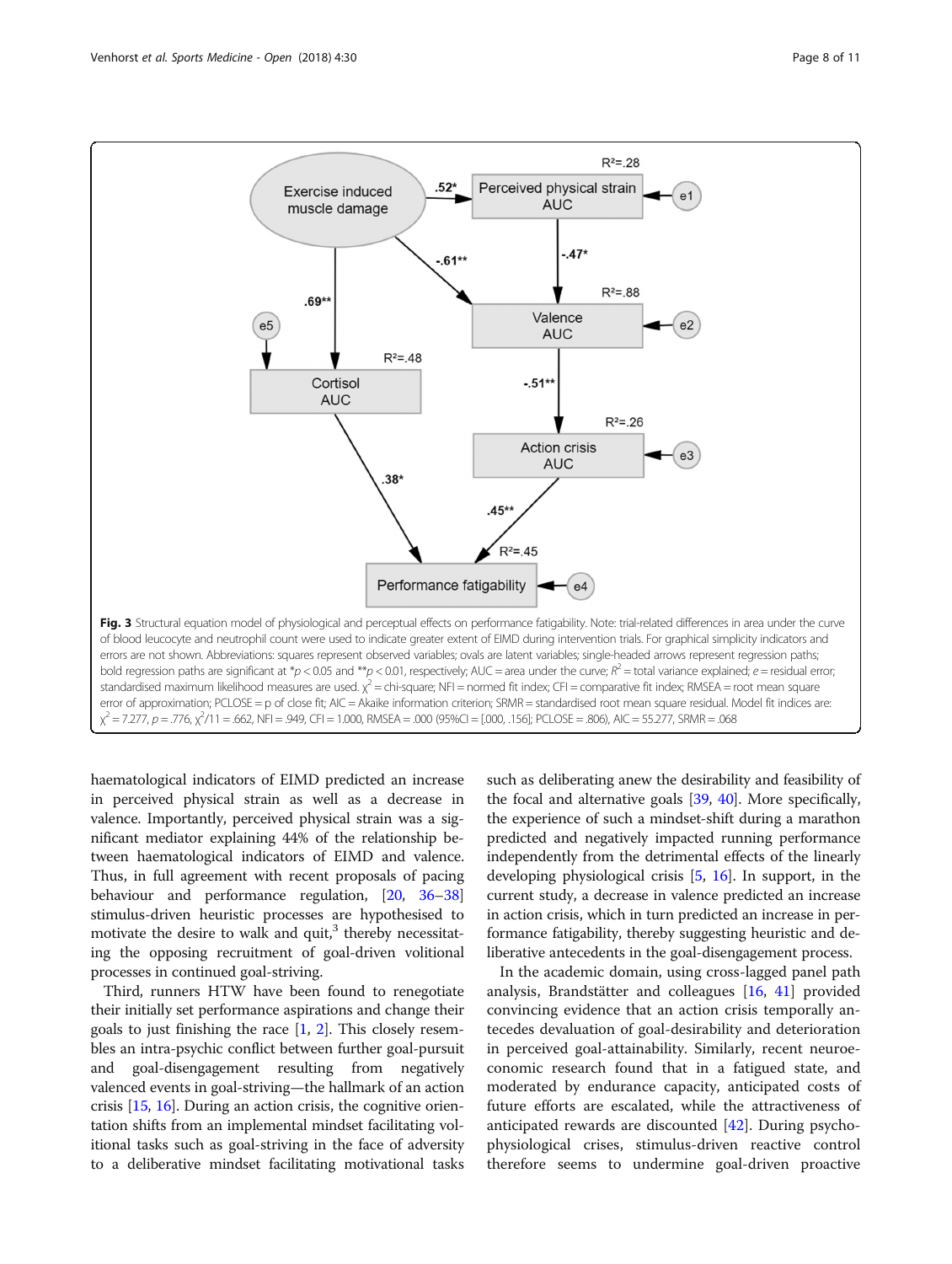control and negatively impact on thinking-action coupling in the self-regulatory control of goal-striving [\[43](#page-10-0)]. However, according to Brick et al. [\[44](#page-10-0)], endurance athletes can monitor and control their thoughts and actions in self-regulated endurance performance through metacognitive processes, albeit at the speculated cost of accruing mental fatigue. Thus, the HTW phenomenon can be understood as psychophysiological stress process draining on fatigable and temporally limited physiological and psychological resources, eventually leading to the dissolution of the initially aspired performance goal.

Last, intriguing neurofunctional evidence for the above outlined hypothesised dual-pathway model has been provided by Maier et al. [\[45](#page-10-0)], who showed that acute stress biased decision-making and self-regulatory control via two parallel but distinguishable neuroanatomical pathways: (1) endocrinological distress (indicated by salivary cortisol concentration) increased connectivity with limbic system structures suggestive of augmented salient motivating stimuli (e.g. thereby facilitating the motivational desire to slow down) and (2) perceived stress levels decreased connectivity with prefrontal cortex structures suggestive of attenuated volitional goal-maintenance (e.g. thereby debilitating the volitional drive to attain the initially set performance goal).

## Limitations and future directions

First, a limitation of the current study is the sample size. The current findings therefore prevent the generalisation of findings beyond the specific context in which this study was conducted. However, the findings do lend credibility to the hypothesised cause-effect relationships and provide researchers with valuable information to drive further theory development and research design in strain-perception-thinking-action coupling during prolonged endurance exercise.

Second, to reduce data volume and simplify the modelling process, we focussed on action crisis to indicate the shift from an implemental to a deliberative mindset. However, the preceding companion article also showed mirror-like responses in flow state [\[7\]](#page-9-0). Thus, although model fit indices throughout were slightly better for action crisis compared to flow state  $(\Delta \text{ AIC} = 2.755)$ , both measures seem valid indicators of a shift from an implemental mindset cognitively tuned towards the "how" of behaviour to a deliberative mindset cognitively tuned towards the "why" of behaviour (for statistical details see Additional file [1](#page-9-0)). This may provide the opportunity to also investigate facilitative effects of cognitive-evaluative processes in the regulation of pacing behaviour and endurance performance.

Third, given the significant zero-order correlation between blood cortisol concentration and valence, the fit of a theoretically equally feasible model with an

additional unidirectional pathway from valence to blood cortisol concentration was explored. The alternative and more restrictive model showed slightly worse model fit indices (statistical results are not shown, but available from the first author upon request). Given the observed data, the initially hypothesised model is more parsimonious and therefore it is to be preferred based on this model comparison.

## Conclusions

By combining causal and statistical inference, the present article demonstrates that dynamic and complex interdependencies in physiological and perceptual effects determine the phenomenological experience of HTW and the behavioural outcome of observed pacing behaviour and performance fatigability during long-distance running with EIMD. More specifically, it contributes to a better understanding of how relationships come to be and how strain-perception-thinking-action coupling underpins observed pacing behaviour and performance fatigability. Differential responses in haematological indicators of EIMD predicted (1) amplified physiological strain and a non-adaptive endocrinological distress response and (2) increase in perceived physical strain, which in turn mediated a decrease in valence, which in turn predicted an increase in action crisis; and both physiological and perceptual effects predicted performance fatigability. The findings are in full agreement with recent theoretical developments in centrally regulated and goal-directed exercise behaviour and provide novel insights into the psychophysiological processes that (A) shape the phenomenological experience of HTW and (B) determine the poignant and unintended alterations in pacing behaviour and performance fatigability.

## **Endnotes**

- <sup>1</sup>To reflect the lag period in haematological indicators of EIMD and endocrinological strain, areas under the curve of haematological variables were integrated from pre-time trial to post-recovery period.
- <sup>2</sup>The direct predictive effects of blood leucocyte and neutrophil count on blood cortisol concentration and perceived physical strain were assessed separately due to multi-collinearity.
- <sup>3</sup>Critically, the desire to walk and quit must be understood as a motivational drive as the vast majority of recreational runners HTW do not actually quit. [\[2](#page-9-0)] Similarly, the experience of an action crisis is not a binary event inevitably leading to self-regulatory failure, but constitutes an antecedent in the goal-disengagement process and does not necessarily imply that athletes let go of their goals entirely. [[46](#page-10-0)]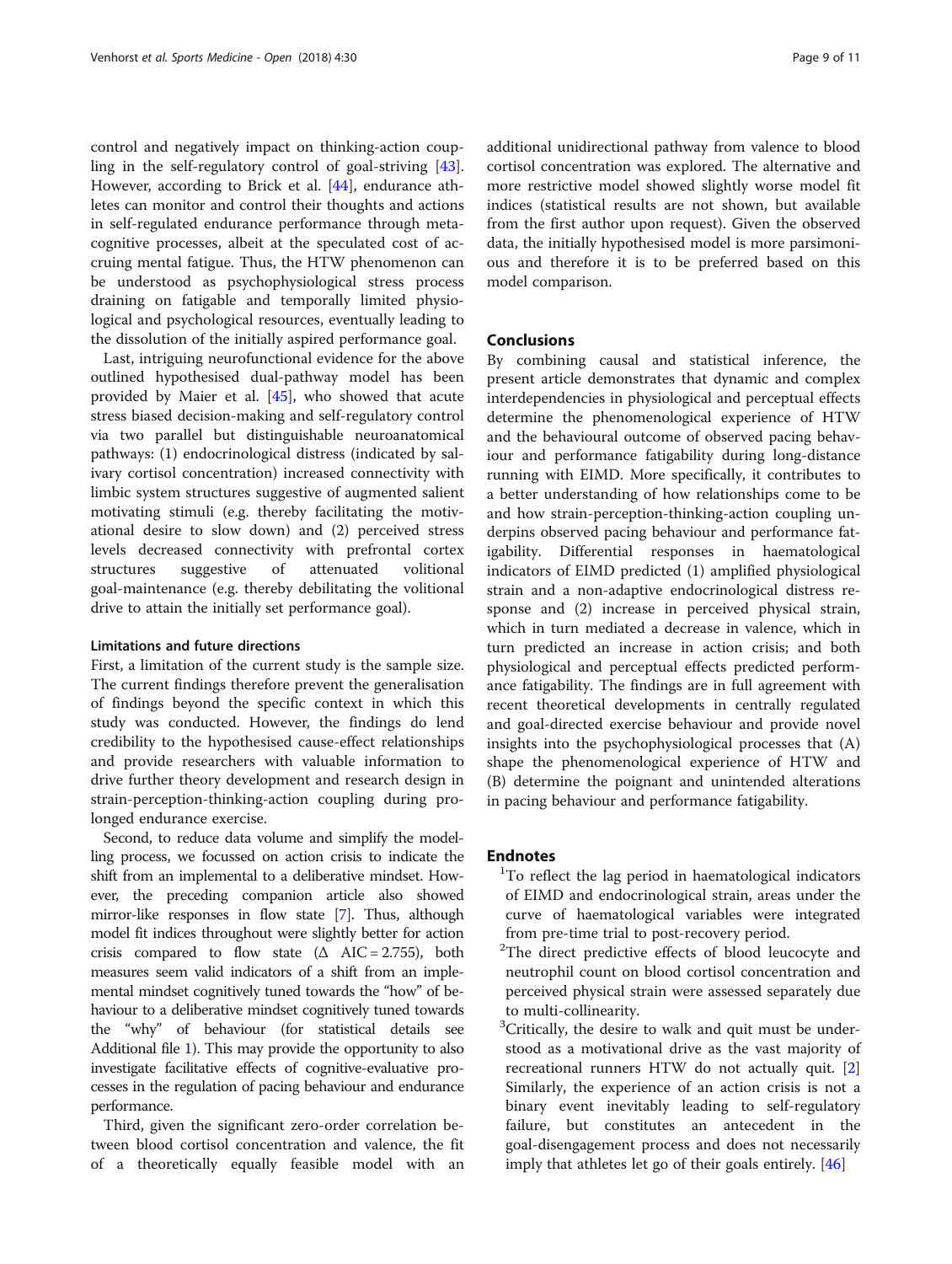## <span id="page-9-0"></span>Additional file

[Additional file 1:](https://doi.org/10.1186/s40798-018-0144-1) Supplementary material contains graphical and tabular information on the 5-step structural equation modelling procedure using differential responses in flow state instead of action crisis: (1) trial-related differences in main study variables in response to running with exercise-induced muscle damage, (2) zero-order correlations between trial-related differences in area under the curve of main study variables, (3) multiple hierarchical regression analyses of control variables, direct predictor variables, and main study outcome variables, and (4) structural equation model of physiological and percpetual effects on performance fatigability. (PDF 452 kb)

### Abbreviations

Δ AUC: Trial-related differences in area under the curve; AIC: Akaike information criterion; CFI: Comparative fit index; CI: Confidence interval; CTRL: Control condition; CTT: Control time trial; DJ: Drop-jump protocol; EIMD: Exercise-induced muscle damage; HTW: "Hitting the wall"; ITT: Intervention time trial; NFI: Normed fit index; PCLOSE: p close of fit; RE: Running economy; RMSEA: Root mean square error of approximation; SEM: Structural equation modelling; VO<sub>2peak</sub>: Peak oxygen consumption; SRMR: Standardised root mean square residual.

#### Acknowledgements

We would like to acknowledge (A) the reviewers for their constructive criticism and insightful comments and (B) all our participants for their time and efforts.

#### Funding

The study has been funded by the National Research Foundation of South Africa (443920 HUB 1138) awarded to Prof. Timothy D. Noakes. Dr. Venhorst has been supported by a scholarship from the German Academic Exchange Service (DAAD). The funding body played no roles in the design of the study and collection, analysis, and interpretation of data and in writing the manuscript.

#### Availability of data and materials

Additional data are provided in supplementary material. Please contact first author for any further data requests.

#### Authors' contributions

AV designed the study, collected the data, analysed the data, and compiled the first draft of the manuscript. AV, DPM, and TDN contributed to the revision and final approval of the manuscript.

#### Ethics approval and consent to participate

The study was approved by the Human Research Ethics Committee of the University of Cape Town (reference number 092/2016). All participants signed appropriate informed consent forms and the study was performed in accordance with the standards of ethics outlined in the Declaration of Helsinki.

#### Consent for publication

Not applicable

#### Competing interests

Andreas Venhorst, Dominic P. Micklewright, and Timothy D. Noakes declare that they have no competing interests.

### Publisher's Note

Springer Nature remains neutral with regard to jurisdictional claims in published maps and institutional affiliations.

#### Author details

<sup>1</sup>Department of Human Biology, Division of Exercise Science and Sports Medicine, University of Cape Town, Newlands 7725, South Africa. <sup>2</sup>School of Sport, Rehabilitation and Exercise Sciences, University of Essex, Colchester CO4 3SQ, UK.

#### Received: 4 April 2018 Accepted: 13 May 2018 Published online: 10 July 2018

#### References

- 1. Buman MP, Brewer BW, Cornelius AE, Van Raalte JL, Petitpas AJ. Hitting the wall in the marathon: phenomenological characteristics and associations with expectancy, gender, and running history. Psychol Sport Exerc. 2008;9:177–90.
- 2. Buman MP, Omli JW, Giacobbi PR, Brewer BW. Experiences and coping responses of "hitting the wall" for recreational marathon runners. J Appl Sport Psychol. 2008;20:282–300.
- 3. Coyle EF. Physiological regulation of marathon performance. Sport Med. 2007;37:306–11.
- 4. Stevinson CD, Biddle SJ. Cognitive orientations in marathon running and "hitting the wall". Br J Sports Med. 1998;32:229–234-235.
- 5. Schüler J, Langens TA. Psychological crisis in a marathon and the buffering effects of self-verbalizations. J Appl Soc Psychol. 2007;37:2319–44.
- 6. Rapoport BI. Metabolic factors limiting performance in marathon runners. PLoS Comput Biol. 2010;6:e1000960.
- 7. Venhorst A, Micklewright D, Noakes TD. The psychophysiological regulation of pacing behaviour and performance fatigability during long-distance running with locomotor muscle fatigue and exercise-induced muscle damge in highly trained runners. Sport. Med. - Open. 2018. [https://doi.org/](https://doi.org/10.1186/s40798-018-0143-2) [10.1186/s40798-018-0143-2](https://doi.org/10.1186/s40798-018-0143-2).
- 8. Buman MP, Brewer BW, Cornelius AE. A discrete-time hazard model of hitting the wall in recreational marathon runners. Psychol Sport Exerc Elsevier Ltd. 2009;10:662–6.
- Del Coso J, Fernandez D, Abian-Vicen J, Salinero JJ, Gonzalez-Millan C, Areces F, et al. Running pace decrease during a marathon is positively related to blood markers of muscle damage. PLoS One. 2013;8:1–7.
- 10. Morgan WP, Pollock ML. Psychologic characterization of the elite distance runner. Ann N Y Acad Sci. 1977;301:382–403.
- 11. Manuel MA. Toward an understanding of marathon induced fatigue and, the phenomenological motives and meanings of perseverance under duress [dissertation]. Miami: Carlos Albizu University; 2000. p. 195. Carlos Albizu University
- 12. Lazarus R. How emotions influence performance in competitive sports. Sport Psychol. 2000;14:229–52.
- 13. Morgan WP. The mind of the marathoner. Psychol Today. 1978;11:38–49.
- 14. Tenenbaum G, Fogarty G, Stewart E, Calcagnini N, Kirker B, Thorne G, et al. Perceived discomfort in running: scale development and theoretical considerations. J Sports Sci. 1999;17:183–96.
- 15. Brandstätter V, Schüler J. Action crisis and cost–benefit thinking: a cognitive analysis of a goal-disengagement phase. J Exp Soc Psychol Elsevier Inc. 2013;49:543–53.
- 16. Brandstätter V, Herrmann M, Schüler J. The struggle of giving up personal goals: affective, physiological, and cognitive consequences of an action crisis. Personal Soc Psychol Bull. 2013;39:1668–82.
- 17. Venhorst A, Micklewright D, Noakes TD. Modelling the process of falling behind and its psychophysiological consequences. Br J Sports Med. 2017;0:1–6.
- 18. McCormick A, Meijen C, Marcora S. Psychological determinants of wholebody endurance performance. Sport Med. 2015;45:997–1015.
- 19. Smits BLM, Pepping G-J, Hettinga FJ. Pacing and decision making in sport and exercise: the roles of perception and action in the regulation of exercise intensity. Sports Med. 2014;44:763–75.
- 20. Venhorst A, Micklewright D, Noakes TD. Towards a three-dimensional framework of centrally regulated and goal-directed exercise behaviour: a narrative review. Br J Sports Med. 2017;0:1–12.
- 21. Pearl J. The causal foundations of structural equation modeling. In: Hoyle RH, editor. Handb. Struct. Equ. Model. New York: Guilford Press; 2012. p. 68–91.
- 22. Kline RB. In: Kline RB, editor. Principles and practice of structural equation modeling. 4th ed. New York: Guilford Press; 2015.
- 23. Hayes AF, Gentry WA, Gilmore DC, Shuffler ML, Leslie JB, Gandz J, et al. Beyond baron and Kenny: statistical mediation analysis in the new millennium. Commun Monogr. 2009;76:408–20.
- 24. Wu AD, Zumbo BD. Understanding and using mediators and moderators. Soc Indic Res. 2008;87:367–92.
- 25. Bollen KA, Pearl J. Eight myths about causality and structural equation models. In: Morgan SL, editor. Handb. causal Anal. Soc. Res. Dordrecht: Springer; 2013. p. 301–28.